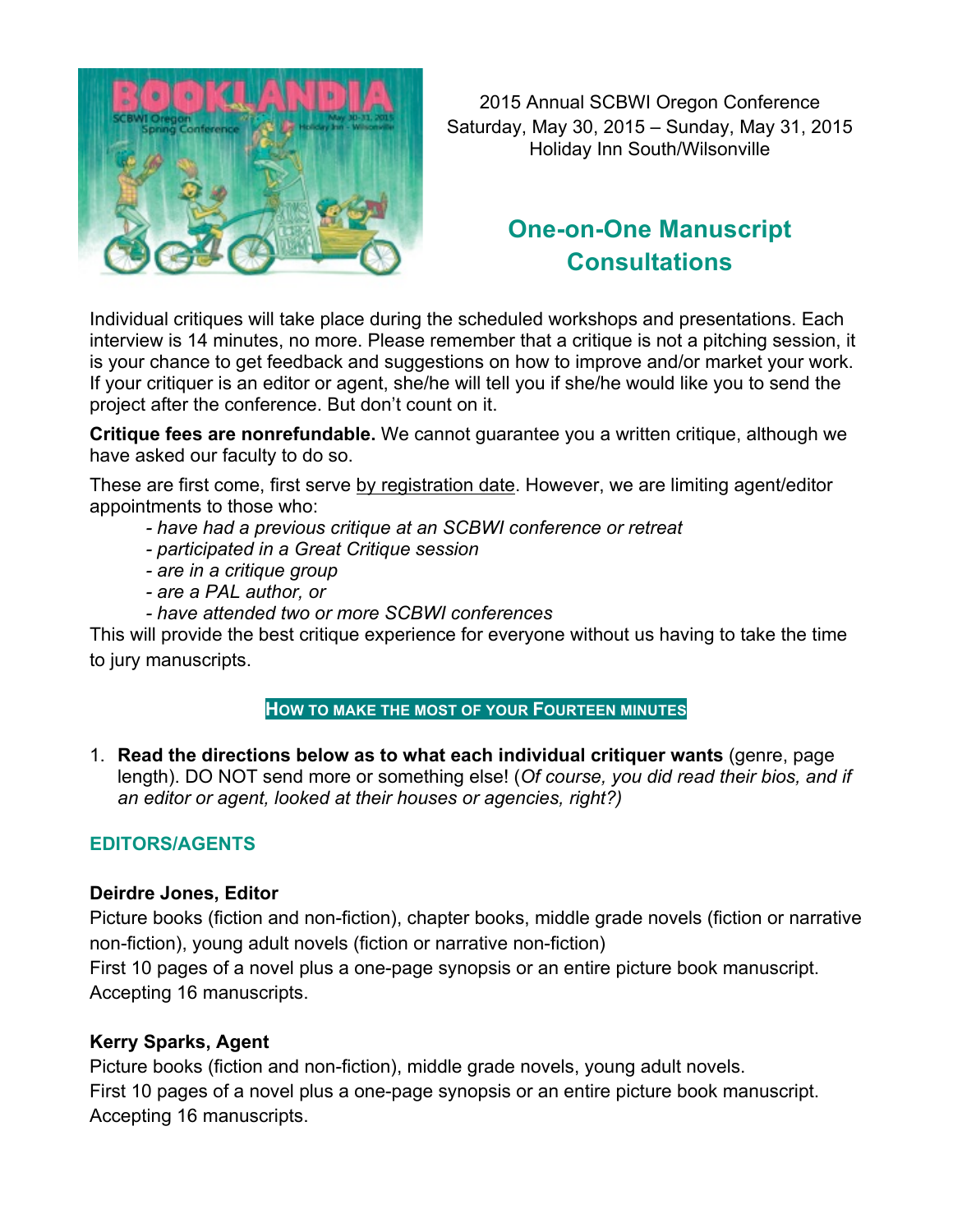## **Kendra Levin, Editor**

Picture books (fiction and non-fiction), chapter books, middle grade novels, young adult novels.

First 10 pages of a novel plus a one-page synopsis or an entire picture book manuscript. Accepting 16 manuscripts.

#### **Laura Whitaker, Editor**

Picture books, chapter books, middle grade novels, young adult novels.

First 10 pages of a novel plus a one-page synopsis or an entire picture book manuscript. Accepting 16 manuscripts.

## **Lori Kilkelly, Agent**

Middle grade and young adult novels.

Cover letter, one page synopsis, first 10 pages. Must submit electronically to Judi Gardiner at oregon@scbwi.org - put "Lori Kilkelly Consultation" in the subject line. Attach your material in one document please!

Accepting 10 manuscripts.

#### **Paul Rodeen, Agent**

Picture books – no rhyming! (illustrators may submit a picture book dummy with their manuscript—if that's what you signed up for), MG & YA novels.

An entire picture book manuscript.

Accepting 5 picture book manuscripts with dummies and 8 picture book manuscripts.

## **AUTHORS**

## **Lin Oliver**

Picture books, middle grade novels.

First ten pages of a novel plus a one-page synopsis or an entire picture book manuscript. Accepting 4 manuscripts.

## **Cat Winters**

Young adult novels. First 10 pages of a novel plus a one-page synopsis. Accepting 10 manuscripts.

## **Cidney Swanson**

YA novels (no horror). First 10 pages and a one-page synopsis. Accepting 8 manuscripts.

#### **Ruth Musgrave**

Picture book (fiction or non-fiction), chapter book, middle grade novel. First 10 pages of a novel (no synopsis please) or an entire picture book manuscript.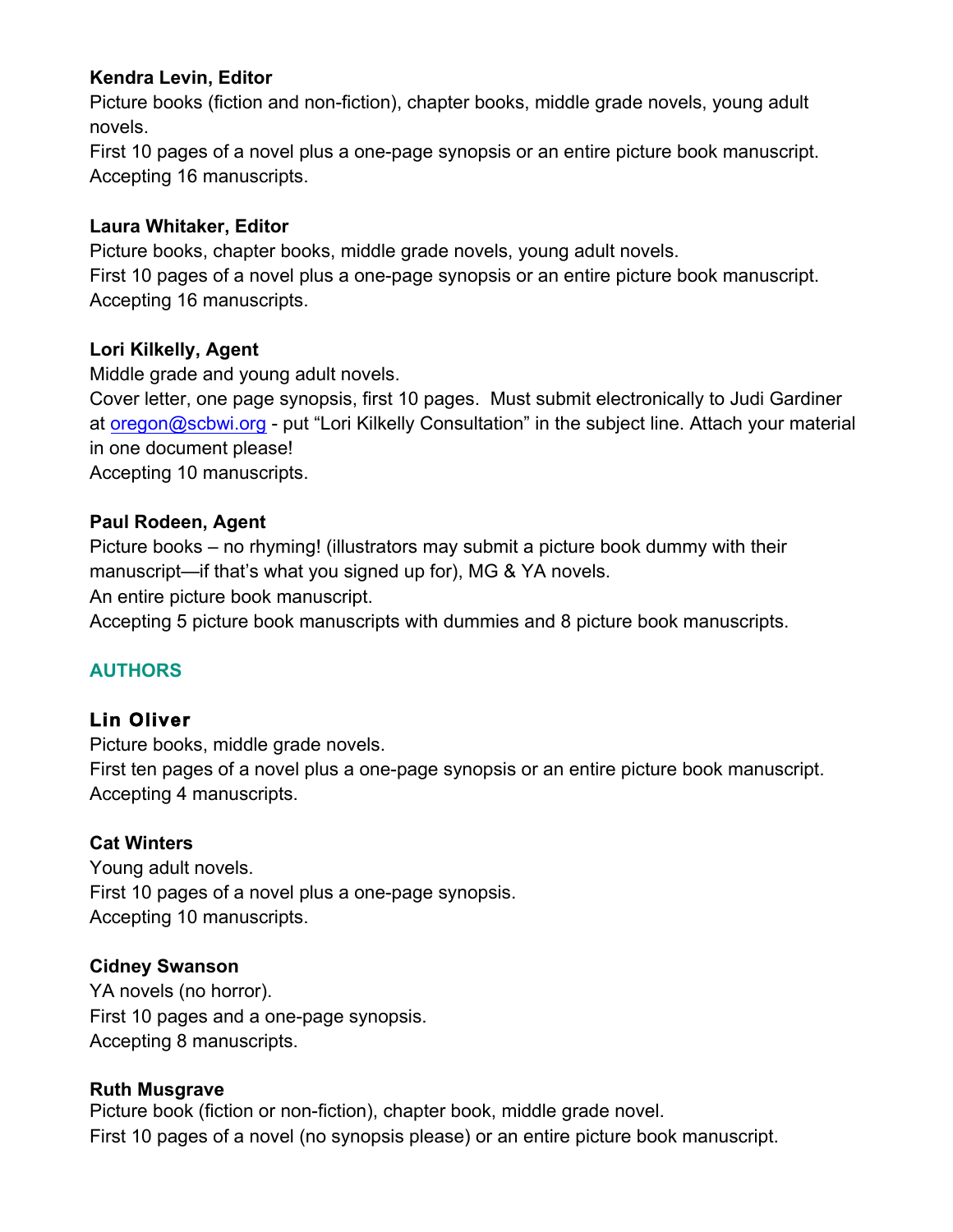Accepting 16 manuscripts.

## **Stephanie Shaw**

Picture books (fiction or nonfiction). Entire picture book manuscript. Accepting 5 manuscripts.

## **Sue Ford**

Picture books (fiction or nonfiction), chapter book, middle grade novel, magazine pieces. First 10 pages of a novel or an entire picture book manuscript or magazine piece. Accepting 5 manuscripts.

- 2. Get your manuscript (and book dummy, if appropriate) to us BY Wednesday, April 1st. No exceptions!
	- Ø READ THESE DIRECTIONS!
	- $\triangleright$  Send one copy in standard manuscript format (double-spaced, 12-point type, standard margins (1 to  $1\frac{1}{4}$  inches), pages titled and numbered) – do not fold or staple; paper clips are fine.
	- $\triangleright$  Each manuscript first page needs name, address, phone number, and email. Succeeding pages should have your name and page number and book title, if desired. (This is standard.)
	- $\triangleright$  If you choose to have an editor/agent consultation—that you are eligible for—and an author consultation, you may send both manuscripts in the same envelope. Make sure we know which one is for the authors and which for the editor/agent, which you'll be doing with a sticky note.
	- $\triangleright$  Do not send a picture book dummy unless you are submitting a picture book manuscript to Paul Rodeen. Please refer to BOOK DUMMY SUBMISSION INSTRUCTIONS below.
	- $\triangleright$  Do not send a cover letter.
	- $\triangleright$  Mail flat in a 9x12 or 10x13 envelope do not send by registered mail
	- $\triangleright$  Send to:

One-on-One Manuscript Consultations SCBWI Oregon PO Box 990 Mulino, OR 97042-0990

\*ATTENTION – If you signed up for a manuscript consultation with Lori Kilkelly, you must submit your manuscript, cover letter and synopsis electronically to Judi Gardiner at: oregon@scbwi.org. See below for more information.

- $\triangleright$  If you do not meet the deadline to mail in your manuscript, we will not accept email submissions.
- $\triangleright$  If you do not follow instructions, you WILL be disqualified.
- 3. Who you'll have for your critiquer…
	- $\triangleright$  You will get who you signed up for, unless we discover you are not qualified for an editor or agent appointment, and as long as you get your manuscript in by the deadline. No manuscript, no refund, no appointment. We'll have your appointment time for you on Saturday or Sunday of the conference (depending on your days of attendance.).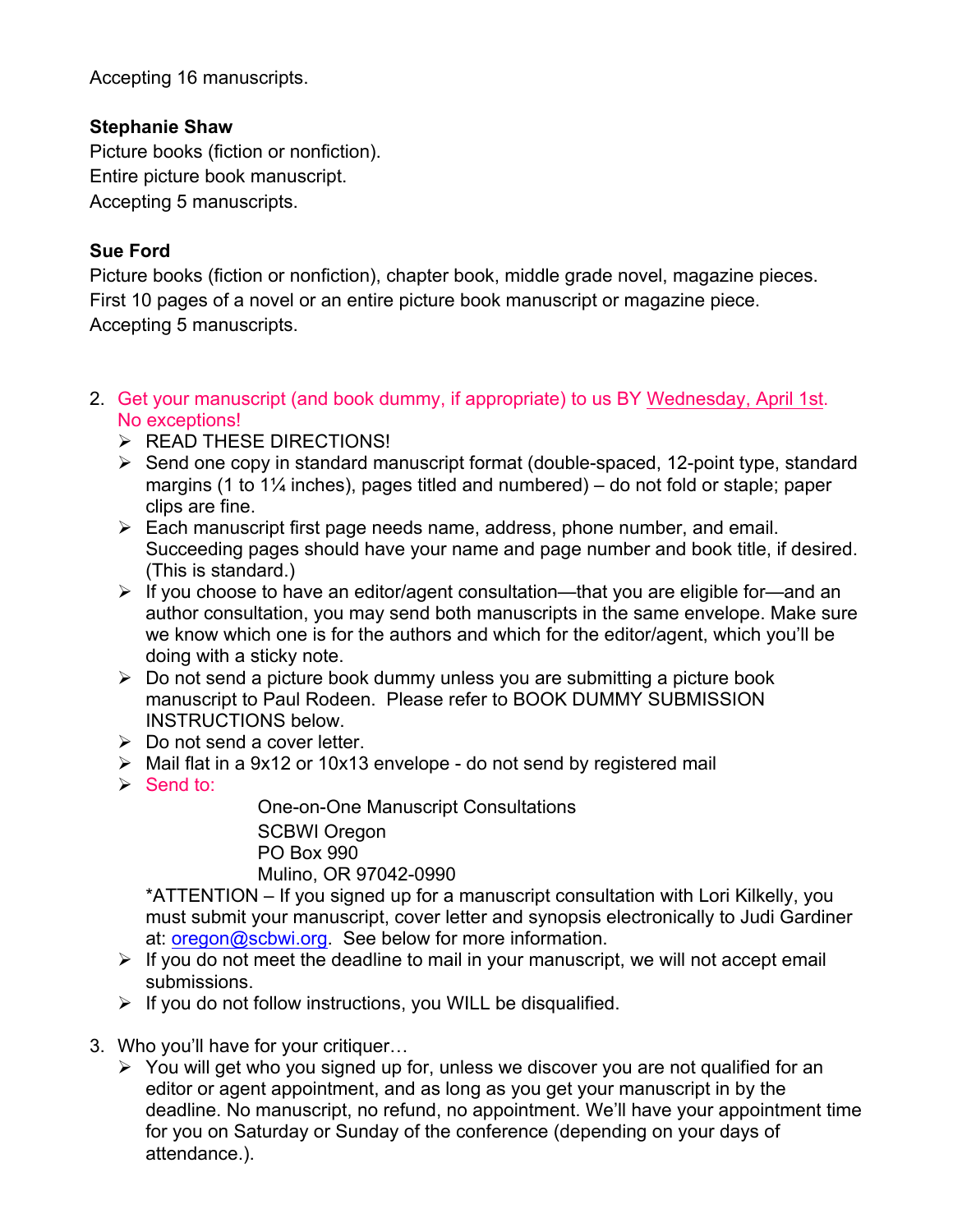- 4. Be prepared…
	- $\triangleright$  To be timely appointments are booked back to back.
		- Arrive early, so you can start on time.
		- Depart graciously and promptly when your time is up others are waiting, or the editor/agent is scheduled for a much needed break.
		- **■** Missed appointments can not be made up or receive a fee refund.
	- $\triangleright$  To answer questions your critiquer might ask:
		- "What is your book/story about?" in one to three sentences—especially if you've submitted a novel.
		- "What's the genre for your story?"
		- "Who is your audience?
		- "How does your story end?"
		- § "What is unique about your book/story?"
	- $\triangleright$  To be concise.
- 5. Be professional…
	- $\triangleright$  On time
	- $\triangleright$  Courteous
	- $\triangleright$  Responsible
- 6. Afterwards…
	- $\triangleright$  Remember writer to editor/agent etiquette.
		- § Do not telephone the editor/agent unless invited to do so editor/agent mailing addresses are in your registration packet.
		- § You and other attendees at the conference may submit to the editor or agent after the conference.
			- Refer to your attendance at the conference, your consultation mention why you think your enclosed work might be of interest.
			- § Follow any other instructions received during sessions and listed on the submission coupons in your registration packet.

# **Guidelines for Submitting Picture Book Dummies**

Paul Rodeen will accept picture book dummies along with manuscripts from writer/illustrators. Please review the following guidelines:

Illustrators who have paid for a picture book manuscript critique with Paul Rodeen may submit a dummy to accompany the text. Please include a simple dummy that will fit into a 9" x 12" or 10" x 13" envelope—no larger! Manuscript and dummy must be received by April  $1^{\rm st}$ 

## **Guidelines for Submitting Manuscripts Electronically For Lori Kilkelly**

Lori Kilkelly's manuscripts must be submitted electronically. Send a cover letter, a one page synopsis and the first ten pages of a MG or YA novel to Judi Gardiner at: oregon@scbwi.org.